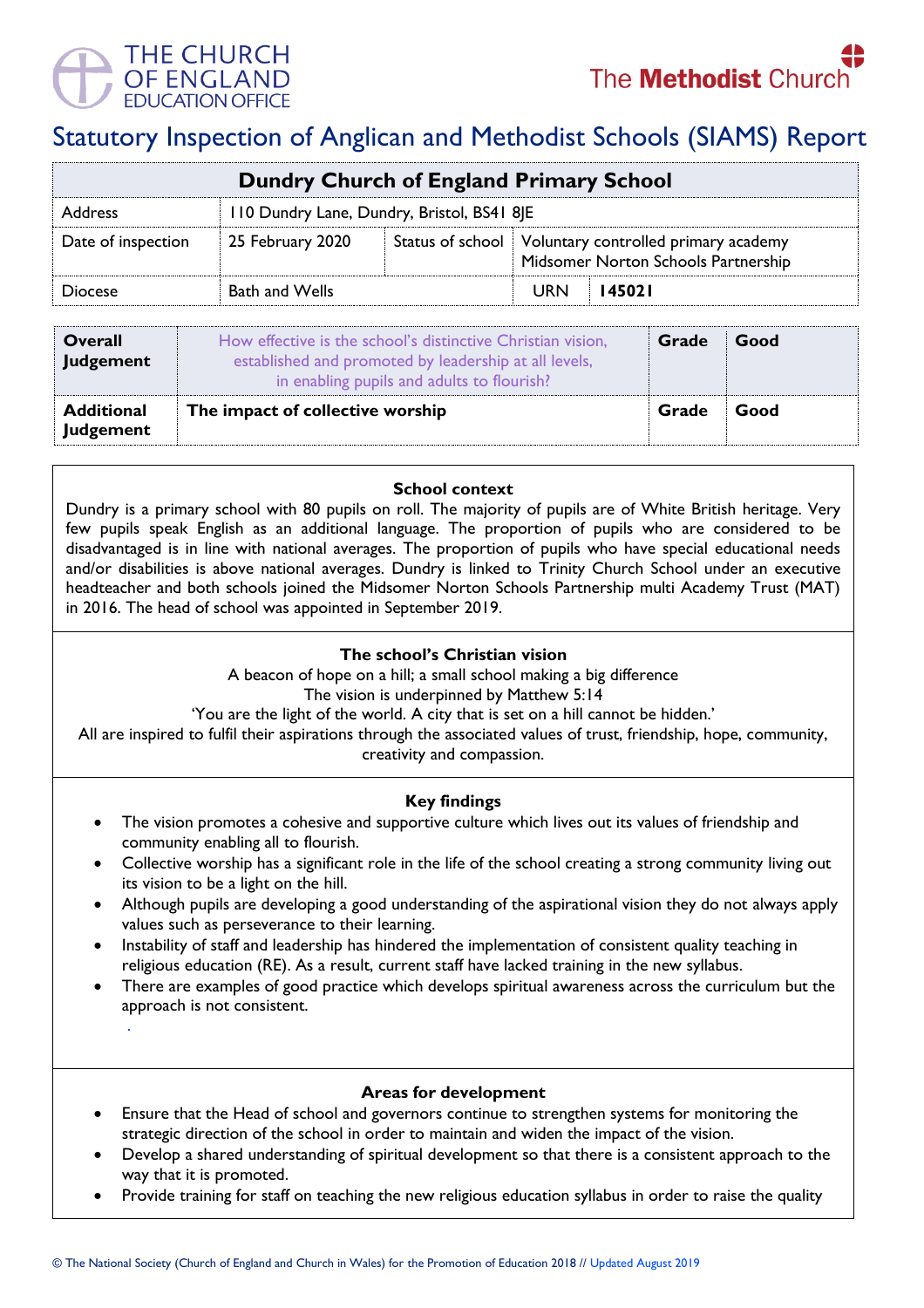How effective is the school's distinctive Christian vision, established and promoted by leadership at all levels, in enabling pupils and adults to flourish?

#### **Inspection findings**

Dundry has a strong Christian vision which is firmly rooted in biblical teaching. It reflects the school's inspirational location on the landmark hill overlooking the city of Bristol and the Severn estuary. The vision is clearly understood and creates a powerful sense of belonging to the church school community. The governing body has ensured that they are fully aware of current thinking in church school education. They ensure that the vision shapes school improvement plans and relevant policies. They have addressed issues for development from the previous inspection which has enabled the school to make progress. Their self-evaluation and areas for development are accurate. The multi academy trust (MAT) is keeping the areas for review under close scrutiny and is taking appropriate action to address any weakness in line with the academy's vision. Support from the MAT and diocese have ensured priority is given to collective worship and RE. However, although professional development has been provided in RE for staff benefits have been limited. This is due to continuous difficulties since the last inspection with instability of leadership and staff. Nevertheless the constant support of the diocese has provided effective direction for the school's distinctive Christian character. The new head of school has made a good start in strengthening systems for monitoring the school's performance as a church school including RE. She is working very effectively with the school's chaplain and MAT RE leader.

The school's creative curriculum is very effective in reflecting its Christian vision. Enrichment activities provided across the curriculum, include events organised by the MAT as well as a range of visits and visitors. Changes are made to the curriculum to meet the needs of every pupil which enables them to flourish. Visits such as from the local fire service connected to the theme of the Great Fire of London enthuse pupils. Themes such as the loss of habitats and the deforestation of rainforests have inspired pupils. They motivated them to explore issues of injustice and inequality. Exciting projects undertaken at home demonstrate the school strong partnership with parents. Older pupils have acted as courageous advocates writing to companies urging them to reduce their use of palm oil. They have participated in an event organised by the MAT expressing their views in a highly articulate manner. Progress in the core subjects over recent years has been variable which has resulted in a requiring improvement judgement over a year ago. Nevertheless, improvements have been made and a concerted approach by all staff has raised achievement enabling pupils including the disadvantaged to flourish.

Staff have a shared understanding of spiritual development. However, there is not a structured plan in place to develop spiritual and ethical awareness progressively across the whole curriculum. A philosophical, questioning approach which promotes spiritual development has been developed with Key Stage 2 children. This enables pupils to explore and respond to global and ethical issues, including through the use of big questions, in a secure setting. As a result, pupils are able to develop and justify their viewpoints and disagree politely. However this practice is not embedded across the whole school. Pupils take action in support of the local food bank and other charities, often national and global. They say they want to bring hope and make a difference to the lives of other people. In this way, they are demonstrating the explicit links they make between their actions and the school's vision. However, pupils do not explicitly link values such as perseverance with their learning strategies.

The school's vision and values create a harmonious culture where the value of community is a strong feature. The inclusion of children marching alongside British Legion members on Remembrance Day had a powerful impact. Older children volunteer to spend their lunchtimes reading with younger ones in the calm reflective setting of the Book Nook. The core values, including forgiveness, and trust are lived out in daily life. As a result, bullying behaviour is rare and relationships between pupils and at all levels are good. Pupils and staff feel valued because their well-being matters to school leaders. Pupils show a good level of respect for their peers. Activities to promote diversity and difference across the curriculum and beyond are effective in developing pupils' open, accepting attitudes.